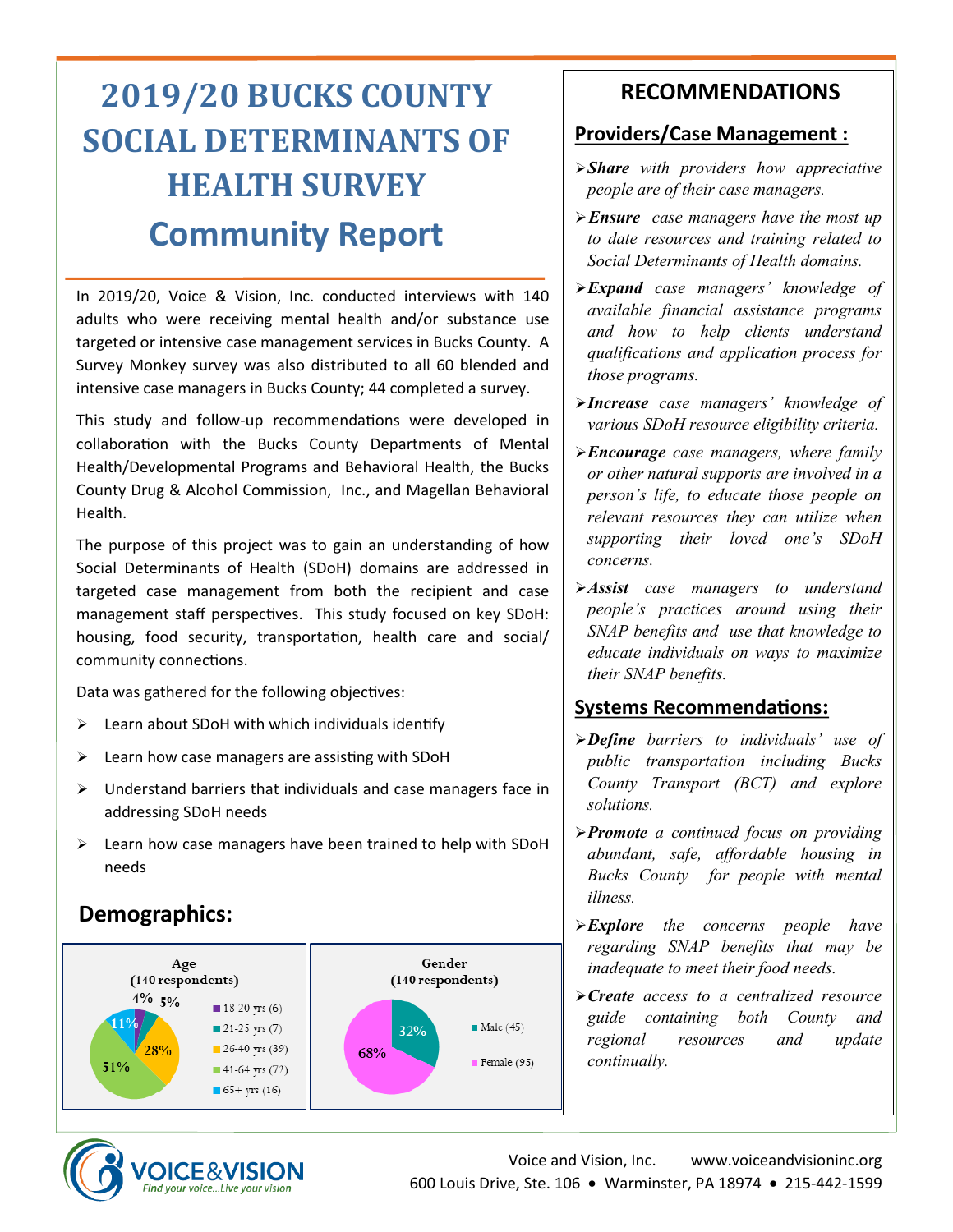## **SDoH domains that impact people's lives and how case managers help**

People indicated whether they had concerns in any of four of the five SDoH: housing, food security, transportation, and healthcare. The full report explores specific problems/concerns for each domain.



#### **Despite system limitations for various forms of assistance, many people felt their case managers did what they could to help them.**

Regarding awareness of various resources, more than 50% of people who indicated a resource below applied to them, reported they already knew about the resource, or their case manager had told them about it.

**Housing:** B.C. Opportunity Council, Welfare/cash assistance, Local churches/charities

**Food Insecurity:** SNAP benefits, Food pantries, Fresh produce drops

**Transportation:** B.C. Transport, how to use bus/train schedules, giving bus/train schedules **Healthcare:** Medical Assistance (MA), Doctor/dentist or specialist that takes their insurance

Over 50% of people who indicated a resource below applied to their situation said their case manager didn't tell them about the following resources:

**Housing:** B.C. Housing Link Hotline, Rental assistance programs, Credit/budget counseling

**Food Insecurity:** Gift card/food vouchers, Hot meals/local soup kitchens

**Transportation:** Ride Share programs

**Healthcare:** Health education resources, free gym memberships, vouchers for glasses

**Social and community connections are another important SDoH.** Of 133 respondents, 114 (86%) said that family, and 75 of 126 (83%) said that friends, had been at least "somewhat helpful" in assisting them with their needs.

When asked how their case manager helped them develop or strengthen relationships with these supports, 10% percent or more of **123 respondents shared** that their case manager l**istens** and gives advice/encouragement (18%), talks to/ **supports family members** (11%), and/or **connects them to support or community groups** (10%). **Fifty-nine of those people (48%) said the case manager did not help.** 



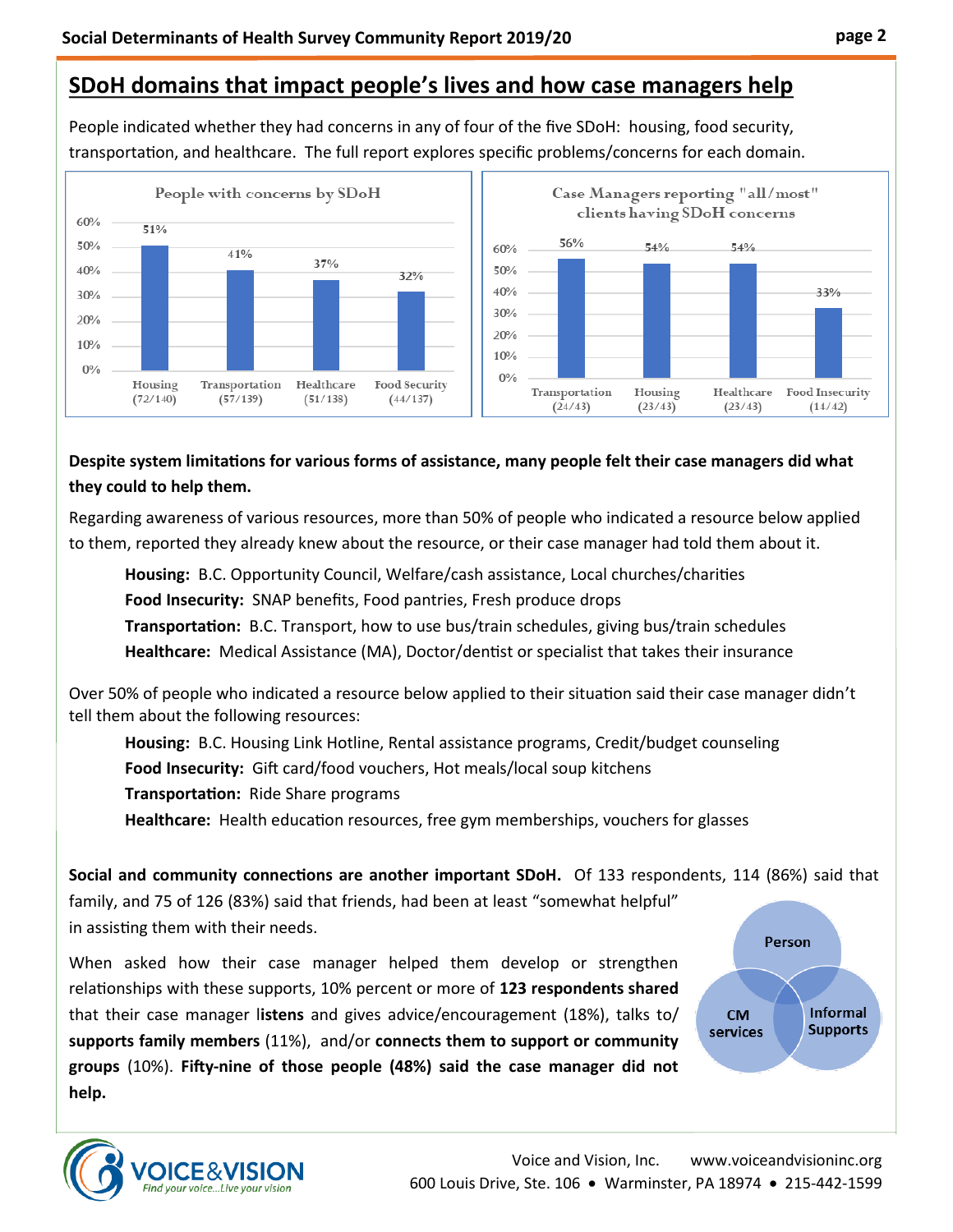## **Understand barriers in addressing identified needs in SDoH domains**

There are many ways case managers can assist people with getting the resources they need. At the same time, both case managers and clients can encounter barriers that get in the way. We asked people how helpful their case manager has been with a variety of needs. Over 90% of people found their case manager helpful in many ways as seen below.

| How helpful has your Case Manager been<br>with any of the following? | Very<br>$helpful +$<br>somewhat<br>helpful |
|----------------------------------------------------------------------|--------------------------------------------|
| Listening to my concerns                                             | 96%<br>(131/137)                           |
| Helping me fill out paperwork/make phone calls                       | 94%<br>(117/125)                           |
| Referring me to available resources related to my needs              | 93%<br>(125/135)                           |
| Help me stay focused/organized with getting the resources I need     | 91%<br>(113/124)                           |
| Connecting me to an outside resource agency                          | 71%<br>(83/117)                            |
| Help me learn budgeting/bill paying                                  | 68%<br>(72/106)                            |
| Connecting me to a CPS/CRS to help me                                | 44%<br>(38/86)                             |
| Involving my family to educate them on available resources I need    | 35%<br>(30/85)                             |

Over 90% of case managers indicated they **help all or most of their clients** with the following tasks:

➢ Research resources

- ➢ Address clients' fears and concerns
- $\triangleright$  Assist with paperwork/applications
- $\triangleright$  Assist with phone calls to connect to resources
- ➢ Assess for SDoH concerns

Ninety-five people (69%) said they had **no problems connecting to resources** to which their case manager referred them. The following were problems reported by 10 or more people which prevented them from connecting to those resources:

- 
- $\triangleright$  Tried to connect but was ineligible  $\triangleright$  Mental health symptoms prevented them.

**All case managers** responding said they were at least "sometimes" **able to overcome challenges/barriers** in accessing SDoH resources for their clients. They shared many examples of how they overcame those challenges/barriers. Here are the top four:

- ➢ Advocating for clients to meet needs
- $\triangleright$  Being persistent and asking questions
- $\triangleright$  Reaching out to other organizations for resource ideas

 $\triangleright$  Consulting other professionals for help with resources

People were also asked about ways **they found solutions** for problems they experienced. Of 90 people responding, 20% or more gave these recommendations:

- Be your own advocate
- $\triangleright$  Connect to natural supports
- $\triangleright$  Reach out to your provider
- $\triangleright$  Be persistent to get/keep services.